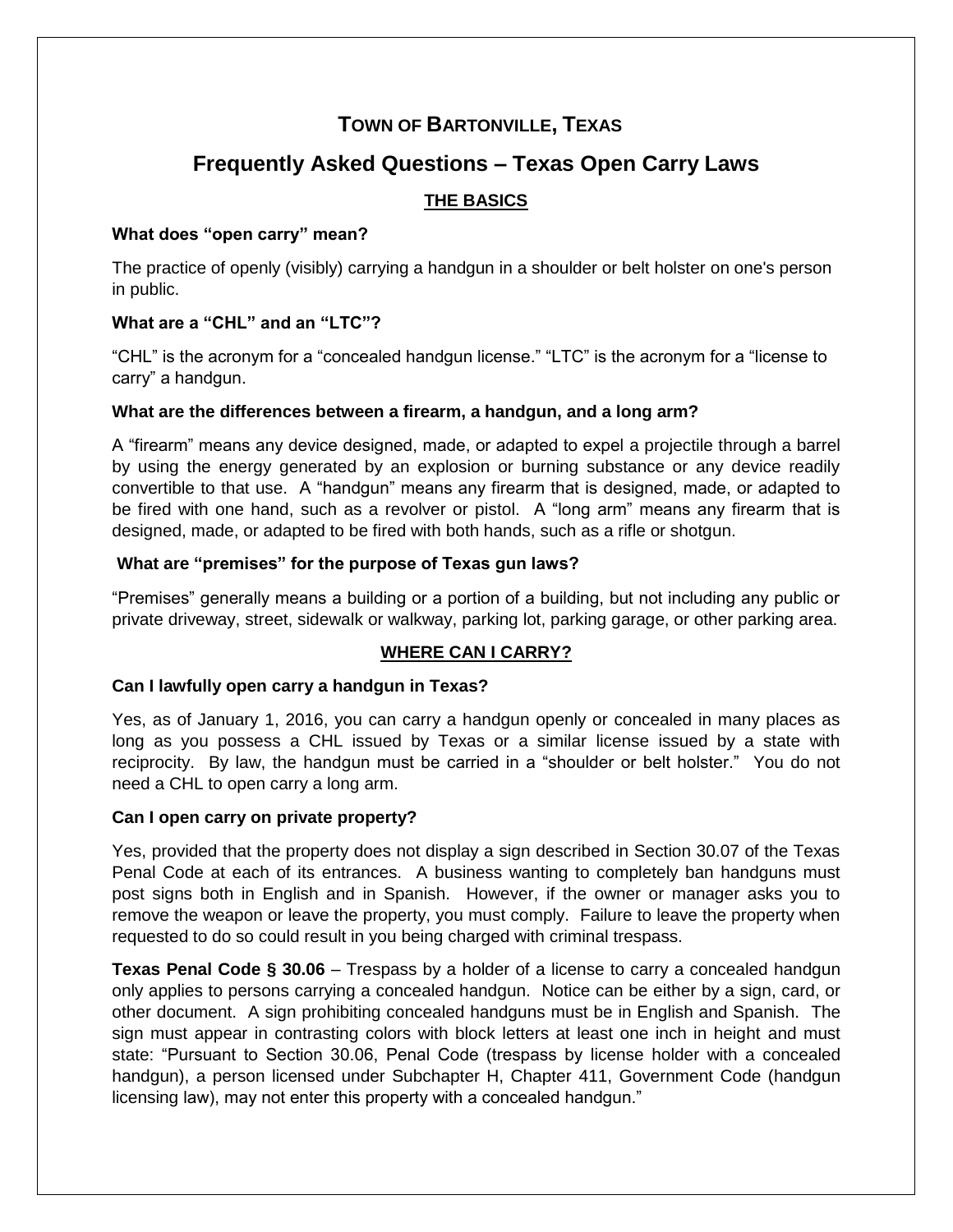**Texas Penal Code § 30.07** – Trespass by license holder with an openly carried handgun only applies to persons openly carrying a handgun. Notice can be either by a sign, card, or other document. A sign prohibiting open carry must be in English and Spanish. The sign must appear in contrasting colors with block letters at least one inch in height and must state: "Pursuant to Section 30.07, Penal Code (trespass by license holder with an openly carried handgun), a person licensed under Subchapter H, Chapter 411, Government Code (handgun licensing law), may not enter this property with a handgun that is carried openly."

## **Can I open carry at my university or college?**

No, while campus carry is legal as of August 1, 2016, it must remain concealed and you must have a CHL.

# **Can I carry at a governmental institution if I have an LTC?**

Yes, you may carry in state and local governmental institutions, EXCEPT FOR: (1) a public meeting of a governmental body (note that license holders may carry at a public meeting *unless* there are signs displayed that comply with Texas Penal Code §§ 30.06 & 30.07; a governmental employee asks the license holder to leave; or the governmental prints the statements described in Texas Penal Code §§ 30.06 & 30.07 on the agenda or on cards to hand to attendees, in which cases the license holder must comply); (2) on the premises of any government court or offices utilized by the court, unless pursuant to written regulations or written authorization of the court; (3) a polling place on the day of an election or while early voting is in progress; and (4) non-public areas of a governmental institution (*i.e.*, a LTC gives no special right of access to parts of governmental buildings and facilities that are not open to the general public). You may not carry on federal properties in most circumstances. You may not knowingly possess or cause to be present a firearm in federal facilities operated by federal agencies, such as the IRS, SSA, USDA, and federal courts, unless you are a federal or state law enforcement officer or a member of the armed forces authorized by federal law to carry at that location or are hunting on federal property in accordance with federal law. *See* 18 U.S.C. § 930. You may not carry on postal property, such as a post office and its parking lot, except for official purposes. *See* 39 C.F.R. § 232.1(l). Except for ranger stations, visitor centers, bathrooms, or other buildings at a national park or national wildlife refuge, you may concealed carry at those properties if it would be allowable under state law and not prohibited by applicable federal law. *See* 36 C.F.R. § 2.4 & 50 C.F.R. § 27.42. You may not carry on property controlled by the U.S Army Corps of Engineers unless the firearm is unloaded and stored in a vehicle.

## **Can I open carry in a vehicle?**

Yes, as long as the handgun is in a shoulder or belt holster and you have a CHL. If you do not have a CHL, you still must keep your handgun concealed.

# **Where am I prohibited by state law from carrying a handgun?**

Even if you have a CHL, Texas law prohibits you from intentionally, knowingly, or recklessly possessing or carrying any firearm: (1) on the premises of a school or educational institution (hereinafter "school"), (2) any grounds or building on which an activity sponsored by a school is being conducted, or (3) a passenger transportation vehicle of a school, however, beginning on August 1, 2016, a CHL holder may carry a concealed handgun on the premises of an institution of higher education (other than a junior college, but note that beginning on August 1, 2017, a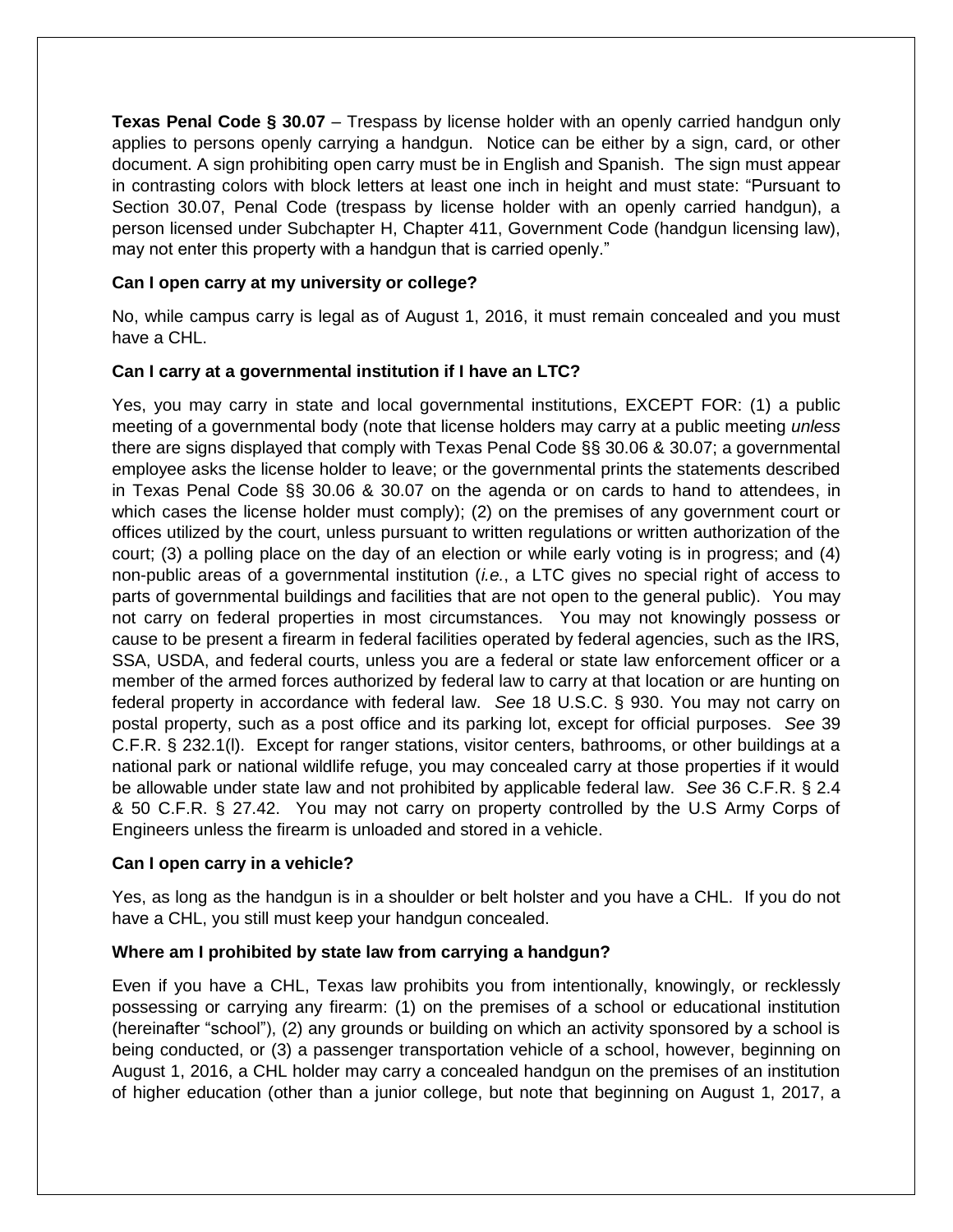CHL holder may carry a concealed handgun on the premises of a junior college); (4) on the premises of a private or independent institution of higher education, on any grounds or building on which an activity sponsored by the institution is being conducted, or (5) in a passenger transportation vehicle of the institution; (6) on the premises of a polling place on the day of an election or while early voting is in progress; (7) on the premises of any government court or offices utilized by the court, unless pursuant to written regulations or written authorization of the court; (8) on the premises of a racetrack; (9) in or into a secured area of an airport under federal law; (10) within 1,000 feet of premises designated by the Texas Department of Criminal Justice as a place of execution on a day that a sentence of death is set to be imposed on the premises and the person received notice that doing so is prohibited (unless the person is on a public road and going to or from his home or business).

# **If I have a CHL, are there any other places state law prohibits me from carrying my handgun openly or concealed?**

Yes, you may not conceal or open carry if you are given written notice, on the premises of a business that is licensed by the Texas Alcoholic Beverage Commission and which business derives 51 percent or more of its business from the sale of alcohol; if you are given written notice per Section 30.06 of the Texas Penal Code that concealed carrying is prohibited, on the premises where a high school, collegiate, or professional sporting event is taking place, unless the handgun is used for the event; on the premises of a correctional facility; if you are given written notice pursuant to Sections 30.06 and/or 30.07 of the Texas Penal Code that carrying is prohibited, on the premises of a state licensed hospital or nursing home, unless the administration has granted written permission to the license holder; if you are given written notice pursuant to Sections 30.06 and/or 30.07 of the Texas Penal Code that carrying is prohibited, in an amusement park; if you are given written notice pursuant to Sections 30.06 and/or 30.07 of the Texas Penal Code that carrying is prohibited, on the premises of a church, synagogue, or other established place of religious worship; anytime the handgun is not in a belt or shoulder holster, concealed, or if you are intoxicated; if you are given written notice pursuant to Sections 30.06 and/or 30.07 of the Texas Penal Code that carrying is prohibited, into any meeting of a governmental entity that is subject to the Open Meetings Act; and on the premises of your place of employment if prohibited by your employer, but an employee generally may leave a handgun in a private, locked car in a parking lot.

#### **In what places does state law allow me to openly carry a firearm?**

Long Guns: Because state law governs firearms, and because it does not prohibit the carrying of a rifle or shotgun in a public place, a person is generally allowed to carry those weapons in public in Texas.

#### **Handguns without an LTC:**

The open carry of handguns in public is prohibited in Texas, unless the person holds an LTC for a handgun. An unlicensed person may carry a handgun on private property or in a car or boat. A handgun in a car or boat must be concealed.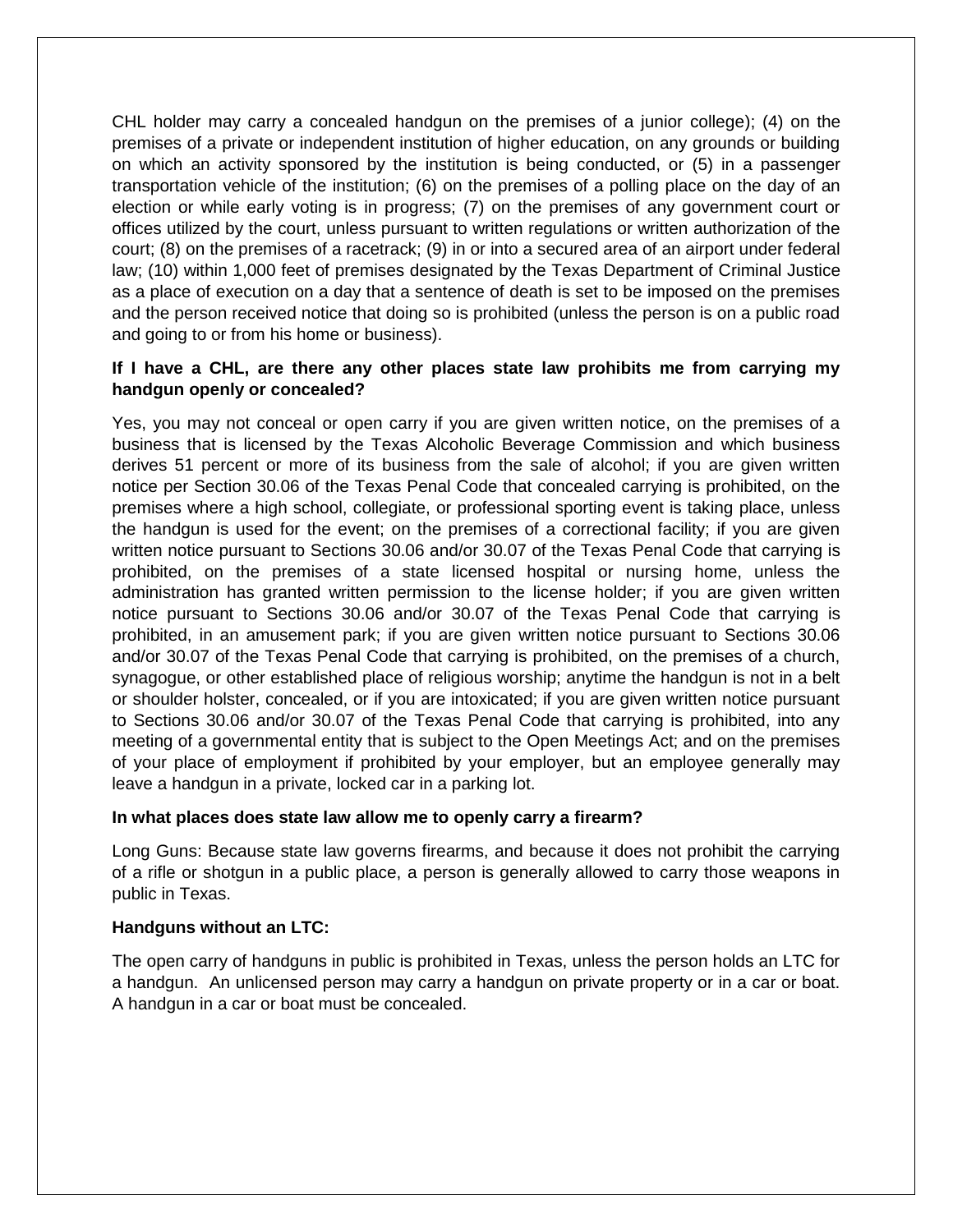#### **Handguns with an LTC:**

An LTC holder may generally openly carry a handgun in a belt or shoulder holster beginning January 1, 2016; however, see the answers to the previous questions for numerous limitations on that authority.

#### **Can my openly carried firearm be loaded?**

Yes. The law makes no distinction between a loaded and an unloaded firearm. For safety purposes, we recommend every firearm be treated as if it were loaded.

# **WHAT QUALIFICATIONS AND CONDITIONS EXIST ON OPEN CARRY?**

#### **Can everyone open carry?**

No, a person convicted of certain crimes cannot carry a firearm. Generally, if you can lawfully possess a firearm, you can open carry with a CHL. You must be 21 years old to obtain a CHL, unless you are in the military, a veteran, or honorably discharged, in which case you can get a CHL if you are at least 18. Federal laws must also be considered when discussing the legality of firearm ownership.

## **I live out of the state. Can I open carry in Texas?**

Yes. There are no residency restrictions to open carry as long as you possess a CHL or a handgun license from a reciprocating state.

#### **Will I need to get another license for open carry?**

No. Your CHL will qualify you to open carry a handgun. The CHL will become a LTC.

## **I heard there is additional training for open carry. Do I need to retake the class?**

No, the new training will be added to the CHL classes required by law for those required to take the class. No additional training will be required for current CHL holders.

## **Do I give up my right to open carry if I obtain a concealed handgun permit?**

No, the CHL serves as the license for the open carry and will later be changed to a License to Carry or LTC.

## **Can I prohibit persons from openly or concealed carrying in my business by displaying signs described in Sections 30.06 and 30.07 of the Texas Penal Code?**

Yes.

# **If I am asked to leave a store for openly carrying a weapon, can I cover up the gun and go back in the store if I have a CHL?**

Yes, unless the store owner or manager asked you not to return, in which case returning would constitute a criminal trespass.

#### **Does a person have a right to view a CHL of another person?**

A person can ask to view the CHL, but the holder of a CHL does not have to show a CHL to the person unless that person is a peace officer or magistrate.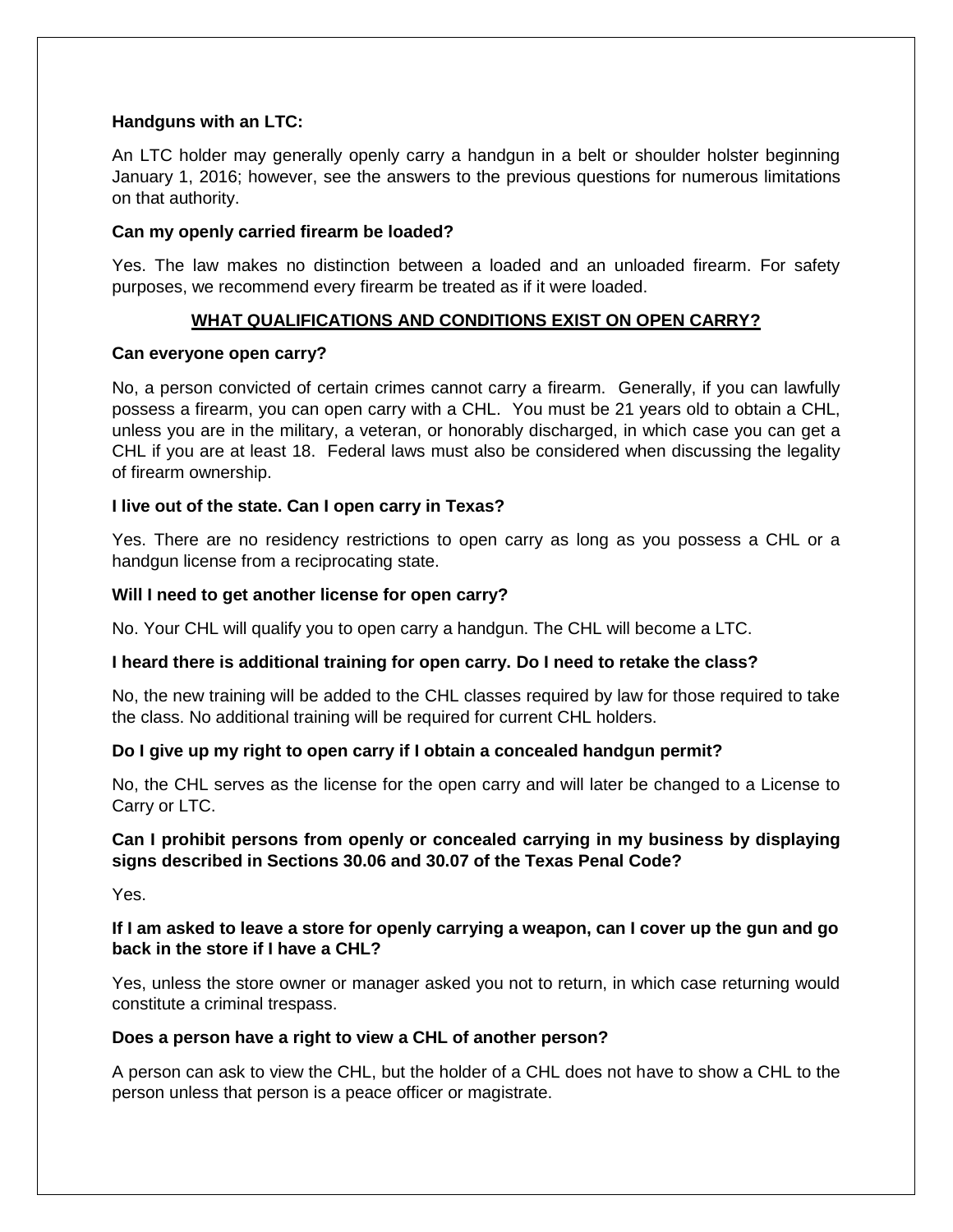#### **What is a "belt holster" and what kind of holster would be a violation?**

The law does not define a "belt holster"—state law simply provides that you must carry your handgun in a "shoulder or belt holster." A "drop down" holster attached to your belt is considered to be a belt holster.

#### **Am I required to use a retention holster?**

The only requirement is that it be a belt or shoulder holster. A retention holster is often recommended to better ensure that your firearm remains secure while carried openly or concealed.

# **HOW WILL POLICE OFFICERS RESPOND TO OPEN CARRY?**

## **Do Bartonville police officers know that open carry is legal as of January 1, 2016?**

Yes. The Bartonville Police Department (BPD) is training its officers in the new law and how to handle situations that will arise from implementing the law. BPD is using roll call training and shift briefings to educate its officers about the law and how to handle interactions with residents. BPD officers know that most residents are law abiding and are not open carrying to violate the law. BPD will have a measured response to instances of open carry that give residents a professional experience with each officer.

#### **Should I call 911 each time I see someone carrying an open weapon?**

Before calling, take time to observe what the person is doing. Ask yourself whether the person is doing anything that looks suspicious. Just because the person is openly carrying a handgun does not mean he has no right to do so. If you call 911 to verify whether a person is lawfully openly carrying a handgun, officers will come based on 911 training and information provided on the call.

## **Does BPD have a strategy to detect fake 911 calls? For example, there is a group that has told its members to call 911 and report that persons openly carrying are committing a crime to get a police response.**

911 will be trained to handle these types of calls.

## **Am I required to show an identification document (ID) with a photo issued by a governmental entity if I am stopped for open carry?**

Yes. When obtaining your CHL, you agreed to provide your CHL and ID (such as a driver's license) when asked by a police officer (*see* Section 411.205 of the Texas Government Code). In addition, you still will violate Section 46.02 of the Texas Penal Code by carrying a handgun unless you possess a CHL.

#### **Can a peace officer arrest or disarm me if I am open carrying a long arm in public?**

It is legal to open carry a long arm in public as long as you are not committing a crime. A peace officer may not arrest or disarm you unless he has a reasonable suspicion of illegal conduct. Section 42.01 of the Texas Penal Code provides that a person commits a Class B misdemeanor if he or she intentionally or knowingly "displays a firearm or other deadly weapon in a public place in a manner calculated to alarm." A peace officer may inquire about the weapon; however, if you are not holding the weapon at ready, pointing the weapon, brandishing it in a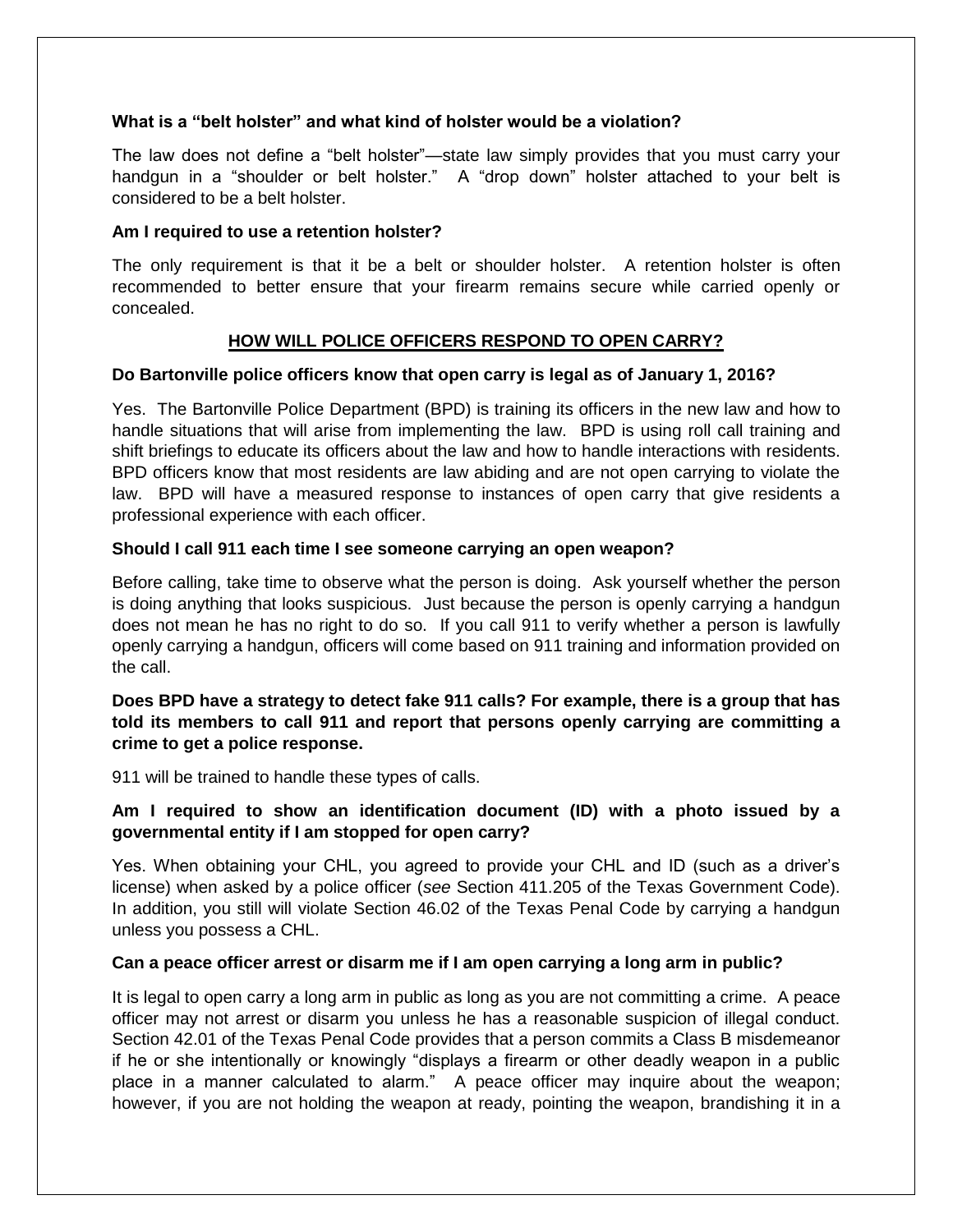threatening manner, or otherwise using it in a manner calculated to cause alarm, the officer without more—should not arrest or disarm you.

# **Can a police officer question or disarm me if I am openly carrying a holstered handgun in public?**

Yes. State law gives a peace officer more authority to disarm a license holder who is carrying a handgun than it does for a non-licensed long gun carrier. If a license holder is carrying a handgun on or about the license holder's person when a peace officer demands that the license holder display identification, the license holder must display both the license holder's driver's license or identification certificate and the license holder's handgun license. Moreover, a peace officer may disarm a license holder at any time the officer reasonably believes it is necessary for the protection of the license holder, officer, or another individual. The peace officer shall return the handgun to the license holder before allowing the license holder to leave the scene if the officer determines that the license holder is not a threat to any person and if the license holder has not violated any other law that results in arrest.

#### **Can I be arrested for open carry?**

Yes, you violate Section 46.02 of the Texas Penal Code if you open carry without a CHL or refuse to provide an officer with your CHL while carrying a handgun openly.

#### **Would the mere carrying of an open weapon violate Section 42.01(a) (8) of the Texas Penal Code if another person says he is alarmed or afraid?**

No, as long as the handgun is in the holster as required by law.

## **Would an assault committed by a person who is openly carrying be an aggravated assault since he is openly carrying?**

No, as long as the handgun was in the holster and not used in the commission of the offense.

## **MISCELLANEOUS**

#### **What is "constitutional carry"?**

This is the so-called "right" to carry a weapon openly or concealed without having to obtain a license or permit. The Texas Legislature has not enacted constitutional carry in Texas.

#### **What should I tell my children when they see a person openly carrying a gun because they have been taught that it's wrong or dangerous to carry a gun?**

Just like any other situation, a child should alert his/her parent and/or a police officer if he/she is in need of assistance or scared. The parent or police officer would be there to reassure the child. Circumstances are handled on a case-by-case basis and exceptions applied to prohibit open carry when allowed by law.

## **Does the law provide extra protection to a person that is open carrying with a CHL?**

No.